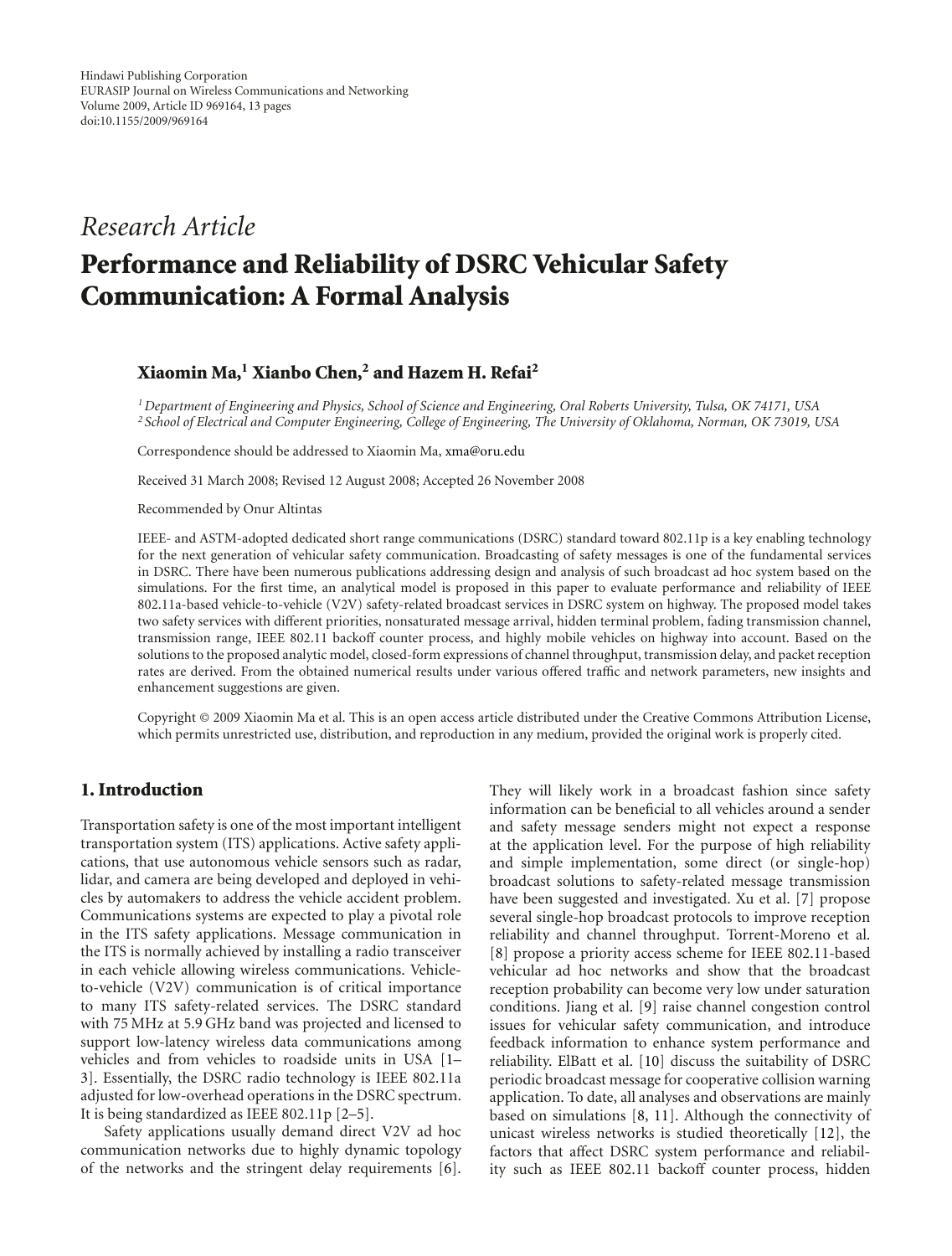terminals, channel access priority, message generation interval, and high mobility on the road have not been theoretically addressed yet for the analysis of the DSRC safety broadcast communications. As a matter of fact, the exact analysis of such broadcast ad hoc networks with hidden terminal is still an open problem [13].

In this paper, we first introduce and justify an effective solution to the design of the control channel in DSRC with two levels of safety services covering most of the possible safety applications. Then, we construct an analytical model based on Markov chain method in [14] to evaluate performance and reliability indices such as channel throughput, transmission delay, and packet reception rates of a typical network solution for DSRC-based safety-related communication under highway wireless communication environment. We apply our proposed model to evaluate the impact of message arrival interval, channel access priority scheme, hidden terminal problem, fading transmission channel, and highly mobile vehicles on the performance and reliability. Based on the observations of numerical results under typical DSRC environment, some enhancement schemes are suggested or validated accordingly.

The remainder of this paper is organized as follows. Section 2 briefly reviews the DSRC communication system and environment, specifies requirements for the safetyrelated communication, and presents DSRC control channel design to cover most of the possible safety applications. Section 3 demonstrates an analytic model for broadcasting two levels of safety-related messages using the control channel in the highway scenario. Consequently, closedform expressions of performance and reliability indices are derived. In Section 4, the proposed analytical model is validated by extensive simulations. In terms of the numerical results, some important observations and constructive enhancement suggestions are given. This paper is concluded in Section 5.

## **2. DSRC System Descriptions and Solution to Safety Message Broadcast**

*2.1. DSRC System for Safety Applications.* The 5.9 GHz DSRC is a wireless interface expected to support high speed, short-range wireless interface between vehicles, and surface transportation infrastructure, as well as to enable the rapid communication of vehicle data and other content between on board equipment (OBE) and roadside equipment (RSE).

The DSRC spectrum consists of seven ten-megahertz channels that include one control channel and six service channels. Channel 178 is the control channel, which is generally restricted to safety communications only [2, 3]. The DSRC physical layer uses an orthogonal frequency division multiplex (OFDM) modulation scheme to multiplex data. The DSRC physical layer follows exactly the same frame structure, modulation scheme, and training sequences specified by IEEE 802.11a physical layer. However, DSRC applications require reliable communication between OBEs and from OBE to RSUs when vehicles are moving up to 120 miles/hour and having communication ranges up to

1000 meters. According to the updated version of the DSRC standard, the MAC layer of the DSRC adopts 802.11a layer specification with minor modifications. This is a random access scheme for all associated devices in a cluster based on carrier sense multiple access with collision avoidance (CSMA/CA). In the 802.11 MAC protocols, the fundamental mechanism for medium access is the distributed coordination function (DCF). DCF is meant to support an ad hoc network without the need of any infrastructure element such as an access point, but DCF is not able to provide predictable quality of service (QoS). The development of a robust and efficient MAC protocol will be central to the new generation DSRC devices.

Broadcast procedure of 802.11 MAC follows the basic medium access protocol of DCF except that no positive acknowledgement and retransmission exist. Broadcast of DSRC MAC occurs when a broadcast packet arrives at DSRC MAC layer from the upper layer and the MAC senses the channel status first and stores the status. Next, once an idle period equal to DIFS/EIFS is observed, MAC takes the next operation according to the stored channel status and the current value of its backoff time. If the current value of the backoff counter is not zero, MAC begins the backoff countdown process. If the current value of the backoff counter is zero and the status of the medium is busy, MAC generates random backoff time and begins the backoff countdown process. If the backoff counter counts down to zero, MAC begins data packet transmission immediately. During the backoff countdown process, carrier sense persists. If the medium becomes busy again, MAC goes back to the DIFS/EIFS observation process. During or after a broadcast transmission, MAC does not monitor the success or failure of the transmission. Once transmission completes, MAC simply releases the medium and competes for it when a new packet is ready to be sent.

There are two types of safety-related life messages that will likely be transmitted over the control channel [7, 15]: event-driven (or emergency) safety messages and periodic (or routine) safety messages. Event-driven messages will contain information about environment hazards. They will be transmitted when an emergency or a nonsafe situation is detected to make all the vehicles in the area aware or activates an actuator of an active safety system. Eventdriven communications happen only occasionally, but must meet a requirement of fast and guaranteed delivery. Routine messages will contain state of vehicles (e.g., position, speed, and direction) and will be broadcasted by all vehicles at a frequency 10–20 times per second.

*2.2. DSRC Environment.* Under V2V communication environment, the vehicles are highly mobile and the network topology changes very frequently. These changes are due to the high relative speed of vehicles, even when they are moving in the same direction. Two vehicles can directly communicate only when they are within their radio range. For safety communication in DSRC, the high mobility of vehicles on the road may cause two adverse effects on performance of message sending and receiving. On one hand, during the transmission of safety-related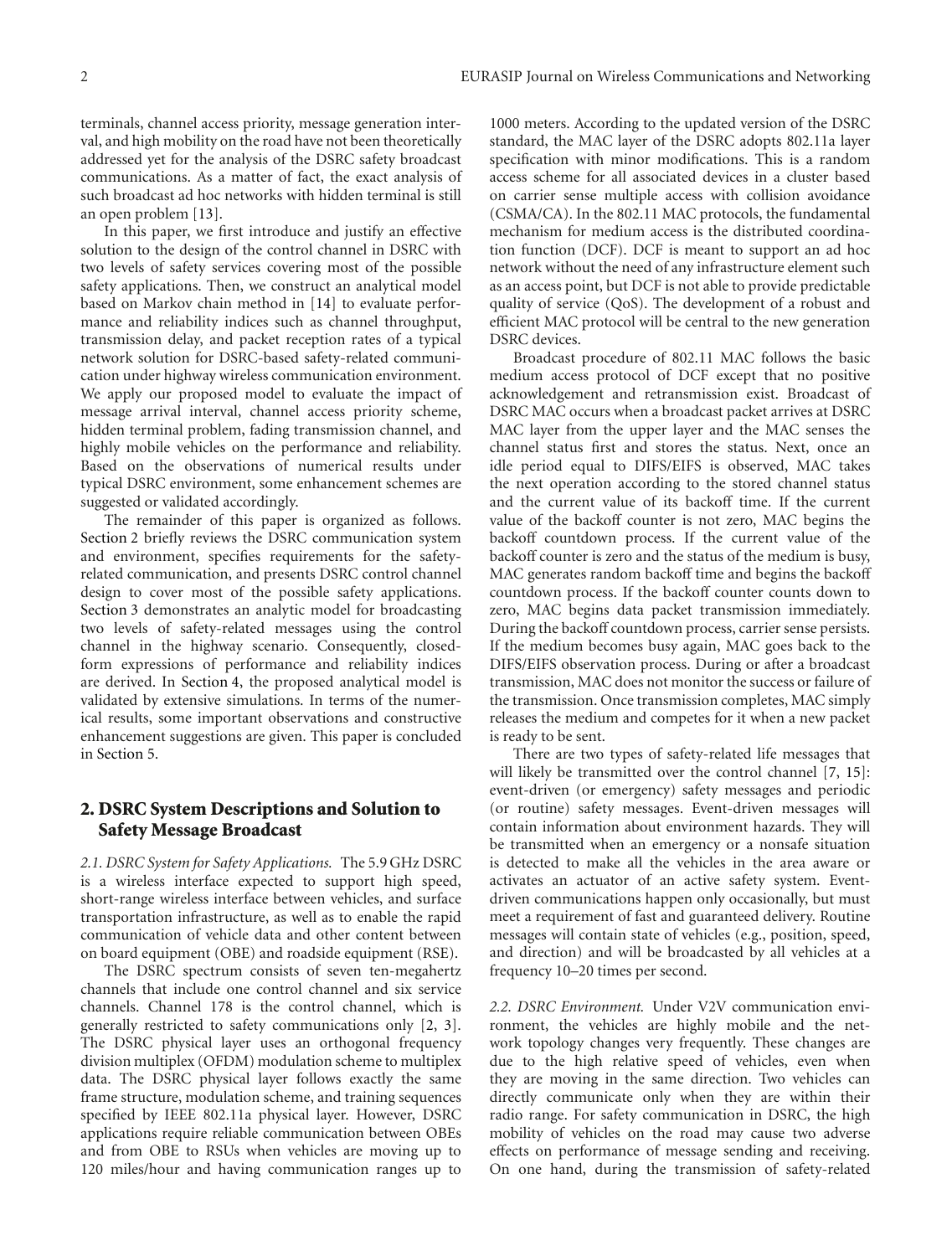message, some of the receivers may move out of the transmission range of the sender, resulting in failure of receiving the message. On the other hand, high mobility makes worse Doppler spread on OFDM, which leads to higher packet error rates and consequently lower channel capacity.

V2V communications present scenarios with unfavorable characteristics to deploy wireless communications, for example, multiple reflecting objects that are able to degrade the strength and quality of the received signal. While there are many factors that can affect the bit error rate (BER) on a multihop communication environment, mobility of nodes is one of the most important factors that can cause packet errors.

The problem of hidden terminals is a critical issue affecting the performance and the reliability of ad hoc networks. Hidden terminals are two terminals that although they are outside the interference range of one another, they share a set of terminals that are within the transmission range of both. Broadcast in IEEE 802.11 does not use virtual carrier sensing and thus only relies on physical carrier sensing to reduce collision [16]. In the case of broadcast communication, the potential hidden terminal area needs to include the receiving range of all the terminals within transmission range of the sender. Thus, the potential hidden terminal area in broadcast can be dramatically larger than that of unicast. In other words, the broadcast fashion of V2V safety communications makes them more sensitive to hidden terminal problems.

*2.3. Requirements of Safety-Related Communication.* It is possible to design safety systems based on a high speed wireless communication network to improve the safety on the road. For example, chain collisions can be potentially avoided or their severity lessened by reducing the delay between the time of an emergency event and the time at which the vehicles behind are informed about it [17]. A vehicle on a freeway could move at speed as fast as 120 miles per hour. Once an emergency situation occurs, it is critical to let the surrounding vehicles realize the situation as soon as possible. Because the driver reaction time (the duration between when an event is observed and when the driver actually applies the brake) to traffic warning signals can be in the order of 700 milliseconds or longer, the update interval of safety message should be less than 500 milliseconds (we refer to it as lifetime of safety message). Otherwise, the safety system is useless to help the driver deal with the emergency situations. Hence, It is required that the DSRC safety-related V2V communication must provide a service delivering messages within their lifetime with high reliability under high-speed vehicular environment. According to the requirements in [11], the probability of message delivery failure in a vehicular network should be less than 0.01. Table 1 summarizes typical parameters for road traffic scenarios associated with safetyrelated communication. As we see from Table 1, safety messages are usually very short. The message range is the maximum distance at which a message should be received.

TABLE 1: Parameters for road traffic.

| Parameter                   | Value                                            |
|-----------------------------|--------------------------------------------------|
| Average vehicle distance    | $10 \text{ m}$ (jammed), $30 \text{ m}$ (smooth) |
| Message generation interval | $50 - 500$ ms                                    |
| Transmission range          | $10 \sim 1000$ m                                 |
| Lanes in each direction     | $2 \sim 4$                                       |
| Average velocity            | $70 \text{ km/h} \sim 120 \text{ km/h}$          |
| Packet payload size, P      | $100 \sim 300$ bytes                             |

*2.4. Solutions to Broadcasting of Safety Message.* To support safety applications in the DSRC system with high reliability and low delay, the basic link-layer behavior and the environment of safety communications in the control channel can be defined as follows [8, 9, 15].

- (1) Vehicle safety communication networks are entirely distributed ad hoc wireless networks.
- (2) Two types of the safety messages are broadcasted in the control channel; event-driven safety messages consist of all real-time safety critical information, while routine safety messages consist of the state of vehicles, and some safety-related information with loose delay requirement.
- (3) Most of the identified safety applications are based on direct or single-hop broadcast communication among vehicles within the range of one another.
- (4) Transmission power of each vehicle for safety-related communication should be strong enough to reach all potentially affected vehicles that need to take actions immediately.
- (5) Each safety message is usually very short (100 ∼ 300 bytes), and thus usually mapped to a single frame.
- (6) A real-time priority scheme similar to IEEE 802.11e is adopted to differentiate two safety services by using different distributed coordination function (DCF) backoff window sizes: the higher priority class uses the window  $[0, W_0 - 1]$  and the lower priority class uses the window  $[W_0, W_m - 1], W_0 < W_m$ .

The above framework of direct (or single-hop) safety message broadcast is justified as follows. (1) As an emergency situation takes place, the potentially affected vehicles that need to be alerted immediately must be very close to where the safety message is sent out. So direct message broadcasting would be enough to reach all such vehicles. (2) Some safetyrelated services that desire multihops of message forwarding (e.g., road caution hazard notification, and post crash notification) can be transmitted as routine safety message because delay requirement for the services is relatively longer (0.5– 2 seconds). (3) Compared with multihop broadcast, singlehop broadcasting communication has the characteristics of lower delay, higher reliability, and being easier to implement and analyze.

Considering that reliability of safety message transmission is the most critical among other performance indices,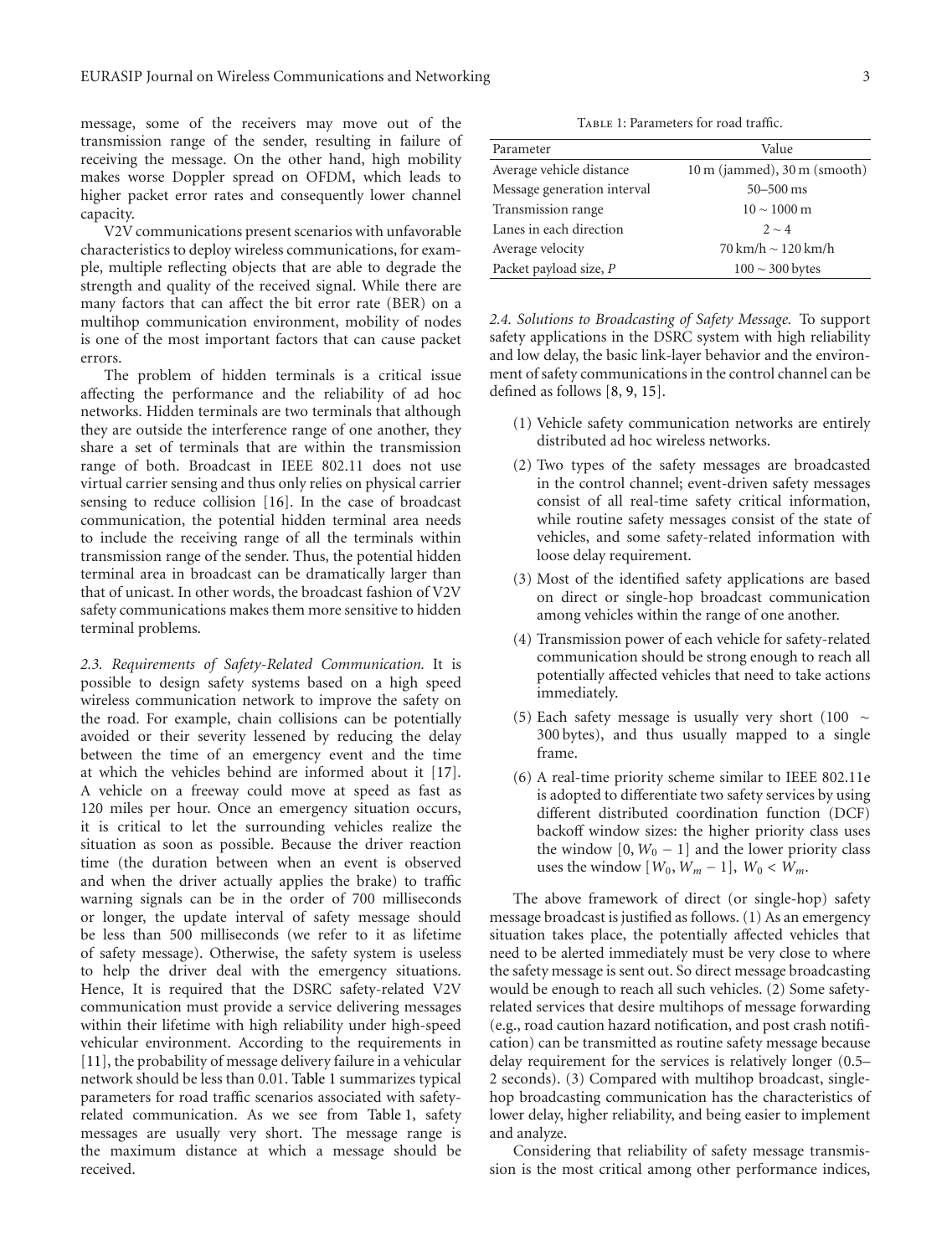we introduce or suggest several potential mechanisms to enhance the packet reception rates. (1) Increase backoff window sizes to reduce chances of packet collisions; (2) increase carrier sensing range to withstand the effect of hidden terminal; (3) design proper repetitions of the emergency packet within the packet lifetime; (4) give the eventdriven safety service preemptive priority over the routine safety service so that possible collisions between two types of service will be reduced. Normally, routine safety message transmissions dominate the channel. Once an emergency messaging takes place, routine services stop and emergent message delivery will occupy the channel. In this paper, an enhancement scheme that combines step (3) with (4) is modeled and analyzed and all repetitions are separated by SIFS. The reason is that SIFS is long enough for all receivers to be able to identify individual packet, but is not too long to be mistaken by other vehicles as the end of a transmission.

#### **3. System Model and Performance Analysis**

*3.1. Assumptions for IEEE 802.11 Broadcast in DSRC.* In this paper, we focus on reliability and performance analysis of the DSRC control channel with two levels of safety services. Real world radio networks are influenced by many factors. In our model, we assume that IEEE 802.11 broadcast DCF works under the following scenarios.

- (1) We consider a highway environment where vehicles are exponentially distributed and they travel in freeflow conditions. As seen in Figure 1, the vehicular V2V network built along a highway is simplified as a one-dimensional (1D) mobile ad hoc networks which consist of a collection of statistically identical mobile stations randomly located on a line.
- (2) Vehicles are placed on the line according to a Poisson point process with network density *β* (in vehicles per meter); for example, the probability  $P(i, l)$  of finding *i* vehicles in length of *l* is given by

$$
P(i,l) = \frac{(\beta l)^{i} e^{-\beta l}}{i!}.
$$
 (1)

- (3) All vehicles have the same transmission and receiving range, which is denoted by *R*. The average number of vehicles in transmission range of a vehicle on the road is  $N_{\text{tr}} = 2\beta R$ .
- (4) Given the tagged vehicle (the vehicle sending message) placed in origin, all vehicles have the same carrier sensing range  $l_{cs}$  which is assumed to vary between the range [*R*, 2*R*]. The average number of vehicles in carrier sensing range of the tagged vehicle on the road is  $N_{\rm cs} = 2\beta l_{\rm cs}$ .
- (5) As shown in Figure 1, when the vehicular V2V network considered is simplified as a one-dimensional network, the potential hidden terminal area of the tagged vehicle in broadcast communication drops in the range of  $[l_{cs}, R + l_{cs}]$  and  $[-R - l_{cs}, -l_{cs}]$  assuming that the carrier sensing range equals the range within

which one node interferers with other node. The average number of the potential hidden vehicles of the tagged vehicle on the road is  $N_{\text{ph}} = 4\beta R$ .

- (6) At each vehicle, routine packets and emergency packets have the same average length *E*[*P*]; both arrivals are Poisson processes with rates *λr* and *λe* (in packets per second), respectively.
- (7) There are two queues in each vehicle. One is for routine messages and the other is for emergency messages. They sense and access the channel independently. If two services conflict with each other in a vehicle, the emergency packet will be served first. The queue length of packets each vehicle can store at the MAC layer is unlimited. So each vehicle can be modeled as two independent discrete time M/G/1 queues [18]. Two broadcast services share the common control channel.
- (8) The relative velocity of vehicles in the network is assumed to be uniformly distributed in the interval  $[0, v_m]$ , where  $v_m$  is the maximum relative speed. The average relative velocity of two vehicles in the network is assumed to be a constant value *v*.
- (9) V2V communications present scenarios with unfavorable characteristics of channel fading in DSRC. The channel fading is reflected by simply introducing packet error probability  $p_e = 1 - (1 - p_{\text{ber}})^{P + L_H}$ , where  $P$  is the length of the packet,  $L_H$  is the length of packet header, and  $p_{\text{ber}}$  is the fixed bit error rate (BER) probability.  $p_{\text{ber}}$  can be numerically evaluated for a Rician fading channel [19]. When data bits are transmitted over Nakagami-*m* fading links,  $p_{\text{ber}}$  can be easily obtained using the closed form expressions given in [20]. Capture effect is not considered in this paper.
- (10) With high channel data rates and relatively big backoff window size  $W_0$ , the consecutive freeze effect [21] in IEEE 802.11 DCF on the broadcast performance is neglected.
- (11) All nodes within one-hop range of the transmitted node are assumed to have synchronized time scale. It has been proven that by extensive simulations, the impact of the asynchronous time scale on the performance is negligible; if the transmitted packet is short, the backoff window size is big enough, and the channel data rate is high [22].

*3.2. Backoff Process in IEEE 802.11 Broadcast.* Now, we construct a model to characterize backoff counter process of each vehicle in IEEE 802.11 broadcast network. We know that the stochastic process indexed by backoff counter values of a broadcast vehicle is a one-dimensional discretetime Markov chain [21]. Figure 2 shows the Markov chains for two safety services, respectively. Let *τe* and *τr* be the probability that a vehicle transmits emergent packet and routine packet, respectively. Here, we derive the unsaturated transmission probabilities through a Markov model for the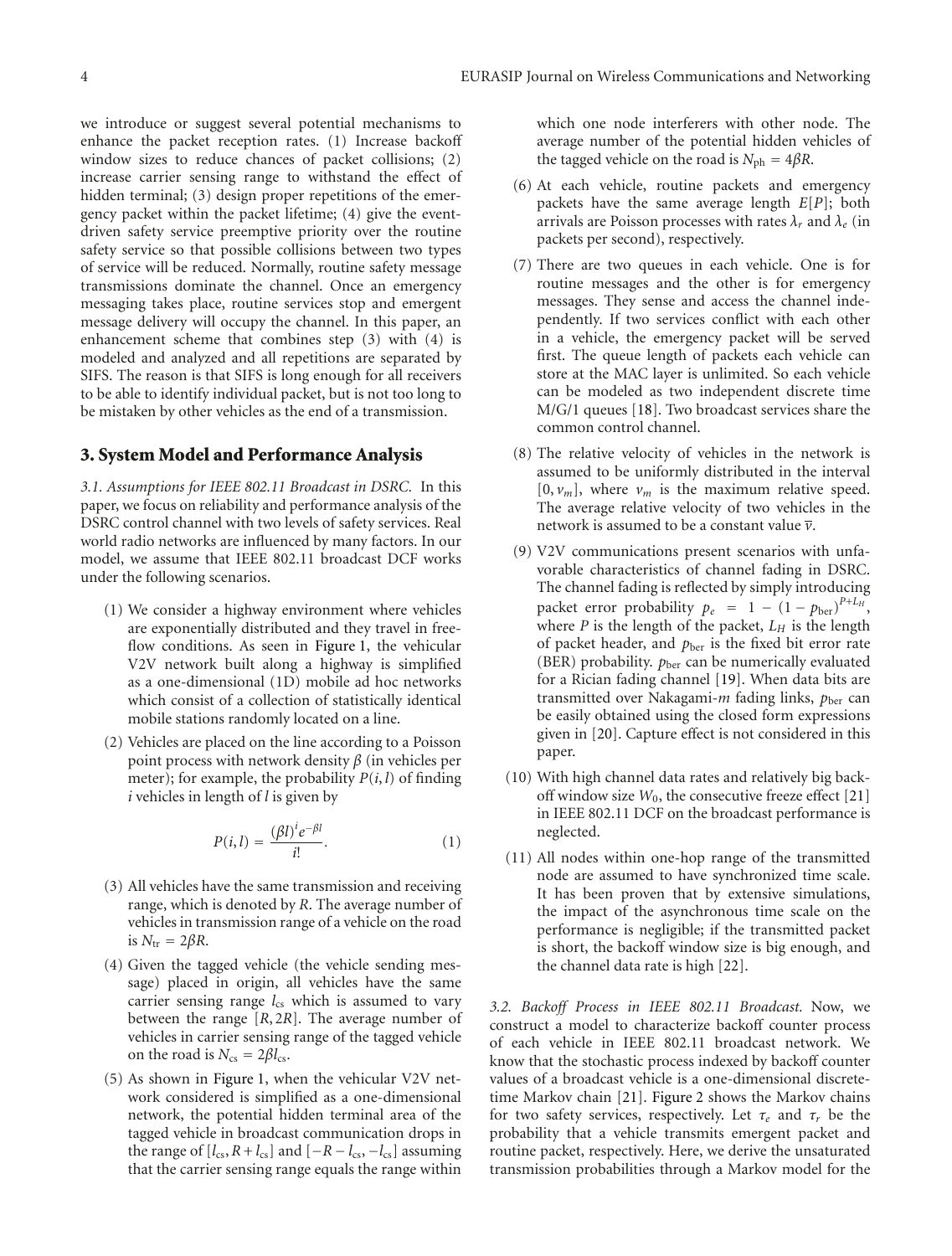

Figure 1: Highway one-dimensional vehicular ad hoc network model.

saturated backoff process. Based on our solutions to the onedimensional Markov chain [10, 21], we have

$$
\tau_e = \frac{2(1 - p_0^e)}{W_0 + 1}, \qquad \tau_r = \frac{2(1 - p_0^r)}{W_0 + W_m + 1}, \tag{2}
$$

where  $p_0^e$  ( $p_0^r$ ) is the probability that there are no emergent (routine) packets ready to be transmitted at the MAC layer in each vehicle, which will be derived later in Section 3.4. In the backoff process, if the medium is sensed idle, the backoff timer will decrease by one for every idle slot detected. When detecting an ongoing transmission, the backoff timer will be suspended and deferred a time period of *T* ,

$$
T' = T_b + \text{DIFS} + \sigma + \delta,\tag{3}
$$

where  $\sigma$  is the slot time duration;  $\delta$  is the propagation delay, and DIFS is the time period for a distributed interframe space.  $T_b$  is the average time the channel sensed busy by each node in the network

$$
T_b = \frac{L_H + E[P]}{R_d},\tag{4}
$$

where  $R_d$  is system transmission data rate. It is assumed that a packet holds size *P* with average packet length *E*[*P*], and packet header includes physical layer header plus MAC layer header  $L_H$  = PHY<sub>hdr</sub> + MAC<sub>hdr</sub>. When the enhancement (packet repetition with preemptive priority for event-driven safety message) is applied, the transmission time period is modified as

$$
T_b = \frac{L_H + E[P']}{R_d},\tag{5}
$$

where  $E[P'] = N_r E[P] + (N_r - 1)$ SIFS· $R_d$ ,  $N_r$  is the number of packet repetitions, and SIFS is the time duration of short interframe space.

*3.3. Performance of Channel for Tagged Vehicle.* We consider a vehicular wireless ad hoc broadcast network with dynamic topology where each vehicle can send out a packet if there is no transmission sensed within the carrier sensing range of the vehicle. So here a channel is defined with respect to any vehicle sending out packet (referred to as the tagged vehicle).

Now, we calculate channel performance from the tagged vehicle's point of view. Define  $p_b$  as the probability that the channel is sensed busy by the tagged vehicle. Knowing that the channel is busy if there is at least one vehicle transmitting any type of services in the transmission range of the tagged vehicle, we have

$$
p_b = 1 - \sum_{i=0}^{\infty} (1 - \tau_e)^i \frac{(2\beta l_{cs})^i}{i!} e^{-2\beta l_{cs}} \sum_{j=0}^{\infty} (1 - \tau_r)^j \frac{(2\beta l_{cs})^j}{j!} e^{-2\beta l_{cs}}
$$
  
= 1 - e^{-2\beta l\_{cs} \tau}, (6)

where  $\tau = \tau_e + \tau_r$ . Define  $p_s$  as the probability that the transmission from the tagged node is successful. Taking hidden terminal into consideration, we obtain

$$
p_s = \tau' \sum_{i=0}^{\infty} (1 - \tau_e - \tau_r)^i \frac{(N_{cs} - 1)^i}{i!} e^{-(N_{tr} - 1)}
$$
  
 
$$
\times \left\{ \sum_{i=0}^{\infty} (1 - \tau_e - \tau_r)^i \frac{(N_{\text{ph}})^i}{i!} e^{-N_{\text{ph}}} \right\}^{T_{\text{vuln}}/(\sigma + p_b T)}
$$
  
 
$$
\times (1 - p_e) (1 - p_{\text{lb}})^{N_{\text{tr}}}
$$
  
=  $\tau' e^{-(N_{cs} + (T_{\text{vuln}}/(\sigma + p_b T))N_{\text{ph}} - 1)\tau'} (1 - p_e) (1 - p_{\text{lb}})^{N_{\text{tr}}},$  (7)

where  $\tau'$  may be either  $\tau_e$  for emergent transmission or  $\tau_r$ for routine transmission;  $T_{\text{vuln}} = 2(P + L_H)/R_d$  is the hidden vulnerable period, *p<sup>e</sup>* is packet error probability defined in Section 3.1, and  $p_{\rm lb}$  is link breaking probability for a communication pair, which will be defined and evaluated later in Section 3.5. Note that here "successful" means all nodes within transmission range of the tagged vehicle have received broadcast information from the tagged vehicle. From (7), we can see that the successful transmission takes place under the following conditions: (1) no nodes within transmission range of the tagged vehicle transmit at the time instant when the tagged vehicle starts to transmit; (2) no nodes in the two potential hidden terminal areas (see Figure 1) transmit during a vulnerable period  $T_{\text{vuln}}$ (normalized to the number of time slots through dividing by length of a virtual slot); (3) no transmission errors occur during the packet transmission; (4) no vehicles receiving the packet move out of the transmission range of the tagged vehicle throughout the packet transmission. The reason for the vulnerable period calculation is that the collision caused by nodes in potential hidden area could happen during the period that begins a transmission period before the tagged node starts its transmission and ends after the tagged node completes its transmission. In the one-dimensional mobility model as shown in Figure 1, there are two potential hidden terminal areas with respect to the tagged node. In each potential hidden terminal area, a transmission from a hidden node will be sensed by other hidden nodes in the same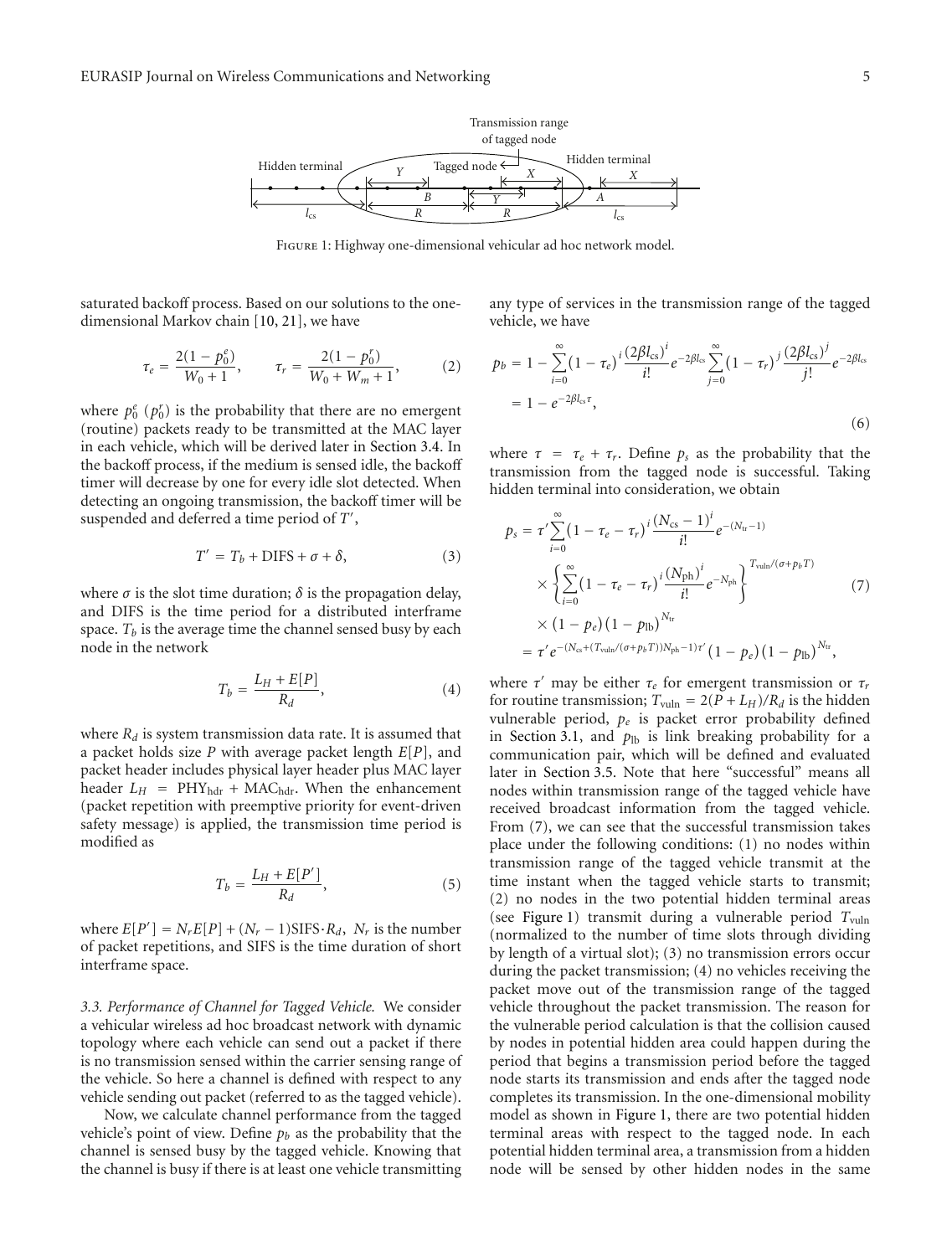

Figure 2: Markov chain model for backoff process in broadcast. (a) Emergency service, (b) routine service.

area, which may cause silence of the other nodes. Since two potential hidden terminal areas in Figure 1 are 2*R* away from each other, vehicles in one area cannot hear the transmission status of vehicles in the other area. Transmissions in two areas are mutually independent. Each hidden terminal has chances to fail the target vehicle transmission: either by the tagged vehicle starts sending while a hidden terminal is transmitting or by that one hidden terminal starts transmitting while the tagged vehicle is transmitting.

Define  $p_c$  to be the probability of a collision seen by a packet being transmitted in the medium. It is also the probability that at least one collision takes place in the medium among other vehicles in the interference range of the tagged vehicle under consideration. This yields

$$
p_c = 1 - \sum_{i=0}^{\infty} (1 - \tau_e - \tau_r)^i \frac{(N_{cs})^i}{i!} e^{-N_{cs}}
$$
  
 
$$
\times \left\{ \sum_{i=0}^{\infty} (1 - \tau_e - \tau_r)^i \frac{(N_{\text{ph}})^i}{i!} e^{-N_{\text{ph}}} \right\}^{(T_{\text{vuln}}/(\sigma + p_b T))}
$$
(8)  
= 1 - e^{-(N\_{cs} + (T\_{\text{vuln}}/(\sigma + p\_b T))N\_{\text{ph}})\tau}.

*3.4. Service Time.* The MAC layer service time is the time interval from the time instant when a packet becomes the head of the queue and starts to contend for transmission to the time instant when the packet transmission is over. This time is important when we examine the performance of higher protocol layers. Apparently, the distribution of the MAC layer service time is a discrete probability distribution when the smallest time unit of the backoff timer is a time slot *σ*. Here, we model the characteristics of each vehicle in the network as two M/G/1 queues and approach service time distributions through probability generating function (PGF).

We understand that the backoff counter in each vehicle will be decremented by a slot once an idle channel is sensed and will wait for a transmission time once a busy channel is sensed. For a tagged vehicle in broadcast communication, the transition for backoff counter decremented by one can be expressed by the following PGF:

$$
H_d(z) = (1 - p_b)z + p_b z^{[T'/\sigma]}, \qquad (9)
$$

where  $\lfloor \cdot \rfloor$  is a function to round floating point numbers to integers. Denote *q<sup>i</sup>* as the steady state probability that the packet service time is *iσ*. Let *Q*(*z*) be the PGF of *qi*, which is

$$
Q(z) = \sum_{i} q_i z^i.
$$
 (10)

Now, it is possible to draw the generalized state transition diagram for both the emergent packet broadcast transmission and routine packet broadcast transmission, as shown in Figure 3. Knowing that successful transmission and transmission with collision take same amount of time in broadcast, we have  $SC_1(z) = SC_2(z) = z^{\lfloor (P+L_H)/\sigma R_d \rfloor}$ . From Figure 3, we can derive the transfer functions of the linear systems or distributions of the emergent service time and routine service time, respectively,

$$
Q_e(z) = \sum_i q_i^e z^i = \frac{z^{\lfloor (P+T_H)/\sigma \rfloor}}{W_0} \sum_{i=0}^{W_0-1} H_d^i(z), \quad (11)
$$

$$
Q_r(z) = \sum_i q_i^r z^i = \frac{z^{[(P+L_H)/\sigma R_d]}}{W_m - W_0} \sum_{i=W_0}^{W_m - 1} H_d^i(z).
$$
 (12)

Based on (12) and (13), we can obtain the arbitrary *n*th moment of service time by differentiation. Therefore, the average service times or service rates can be obtained by

$$
T_{s,ave}^{e} = \frac{1}{\mu_{e}} = \sum_{i} q_{i}^{e}(i\sigma) = Q_{e}'(z)|_{z=1},
$$
 (13)

$$
T_{s,ave}^{r} = \frac{1}{\mu_{r}} = \sum_{i} q_{i}^{r}(i\sigma) = Q_{r}'(z)|_{z=1}.
$$
 (14)

In order to derive the average service time distributions, the probability  $p_0^e$  ( $p_0^r$ ) must be determined, while  $p_0^e$  ( $p_0^r$ ) calculation depends on the duration of service time. In this paper, we apply an iterative algorithm to calculate  $p_0^e$  ( $p_0^r$ ).

The iterative steps are outlined as follows.

*Step* 1. Initialize  $p_0^e = p_0^r = 0$ , which is the saturated condition.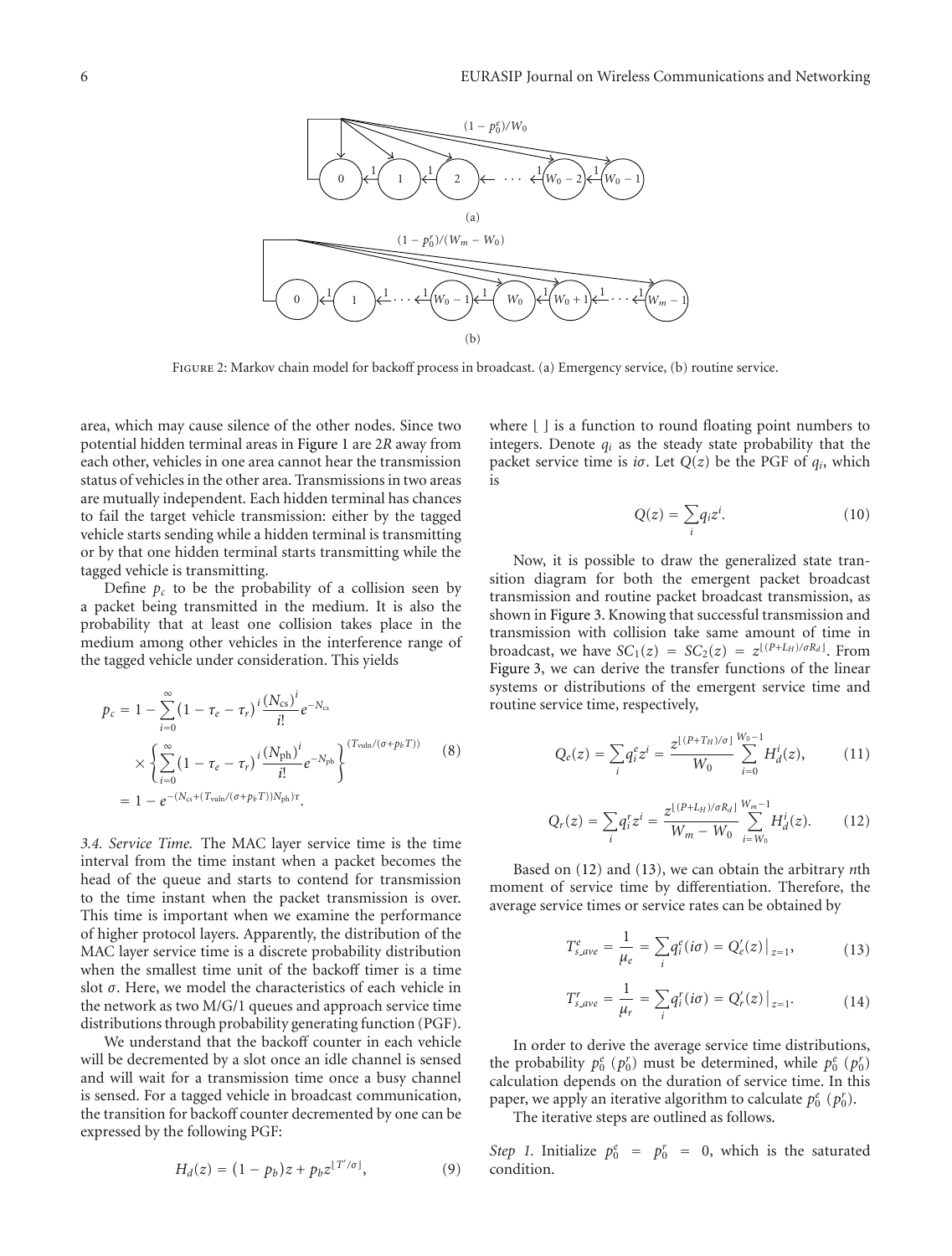

Figure 3: Generalized state transition diagram for broadcast. (a) Emergency service, (b) routine service.

*Step 2.* With  $p_0^e$  ( $p_0^r$ ), calculate  $T'$  and  $p_b$  according to (3),  $(4)$ ,  $(5)$ , and  $(6)$ .

*Step 3.* Calculate service time distributions through PGF.

*Step 4.* Calculate service rates  $\mu_e = 1/Q'_e(1)$ ;  $\mu_r = 1/Q'_r(1)$ *.* 

*Step 5.* if  $(\lambda_e + \lambda_r)/(\mu_e + \mu_r) \le 1$ ,  $p_0^e = 1 - \lambda_e/(\mu_e + \mu_r)$ ;  $p_0^r =$  $1 - \lambda_r / (\mu_e + \mu_r)$ , otherwise,  $p_0^e = p_0^r = 0$ .

*Step 6.* If both  $p_0^e$  and  $p_0^r$  converge with the previous values, then stop the algorithm; otherwise, go to Step 2 with the updated  $p_0^e$  ( $p_0^r$ ).

*3.5. Delay.* Packet transmission delay *E*[*D*] is the average delay a packet experiences between the time at which the packet is generated and the time at which the packet is successfully received. It includes the medium service time (due to backoff, busy channel waiting, interframe spaces, transmission delay, and propagation delay, etc.), and queuing delay.

For the case of unsaturated condition  $(\lambda_e + \lambda_r)/(\mu_e + \mu_r) \le$ 1, the expected virtual queuing delay can be obtained by the *Pollaczek-Khintchine mean value formula* [23] for M/G/1 queues

$$
E[D_q^e] = \frac{\lambda_e(Q_e''(1) + Q_e'(1))}{2(1 - \lambda_e/(\mu_e + \mu_r))},
$$
  
\n
$$
E[D_q^r] = \frac{\lambda_r(Q_r''(1) + Q_r'(1))}{2(1 - \lambda_r/(\mu_e + \mu_r))}.
$$
\n(15)

The average packet transmission delays for two services can be calculated as

$$
E[D^{e}] = E[D_{q}^{e}] + T_{s,ave}^{e} + \text{DIFS} + \sigma + \delta,
$$
  
\n
$$
E[D^{r}] = E[D_{q}^{r}] + T_{s,ave}^{r} + \text{DIFS} + \sigma + \delta.
$$
 (16)

*3.6. Link Breaking Probability.* Define *X* to be the distance from the position of any vehicle at instant when the tagged vehicle is requesting channel for packet transmission to the boundary of the tagged vehicle transmission range.

From the assumption that all vehicles in the network are one-dimensional Poisson distributed with density *β*, the PDF of *X* of a vehicle is

$$
f_X(x) = \beta e^{-\beta |x|}, \quad -R \le x \le R. \tag{17}
$$

The time period which a mobile vehicle spends within radio transmission range of the tagged vehicle is defined as the radio dwell time  $T_{dwell}$ , which follows

$$
T_{\text{dwell}} = \frac{X}{V},\tag{18}
$$

where *V* is speed of a vehicle relative to the tagged vehicle, and *X* and *V* are assumed to be independent. Consequently, given that the relative velocity of vehicles in the network is uniformly distributed in the interval  $[0, v_m]$ , the PDF of the dwell time can be obtained by

$$
f_{T_{\text{dwell}}}(t) = \int_0^{\nu_m} v f_V(v) f_X(tv) dv
$$
  
= 
$$
\int_0^{\nu_m} \frac{\nu \beta}{\nu_m} e^{-\beta t v} dv
$$
  
= 
$$
-\frac{1}{t} e^{-\beta t \nu_m} + \frac{1}{\beta t^2 \nu_m} (1 - e^{-\beta t \nu_m}).
$$
 (19)

Specifically, if the relative velocity is a constant  $\overline{v}$ , we have

$$
f_{T_{\text{dwell}}}(t) = \beta \,\overline{\nu} e^{-\beta \,\overline{\nu} t}, \qquad E[T_{\text{dwell}}] = \frac{1}{\beta \,\overline{\nu}}. \tag{20}
$$

Furthermore, we define the link holding time *T*lh as the time period during which a vehicle in the network keeps connected with the tagged vehicle. It is equal to the smaller one between the radio range dwell time T<sub>dwell</sub> and the packet transmission time *T*. That is

$$
T_{\rm lh} = \min\left(T_{\rm dwell}, T\right). \tag{21}
$$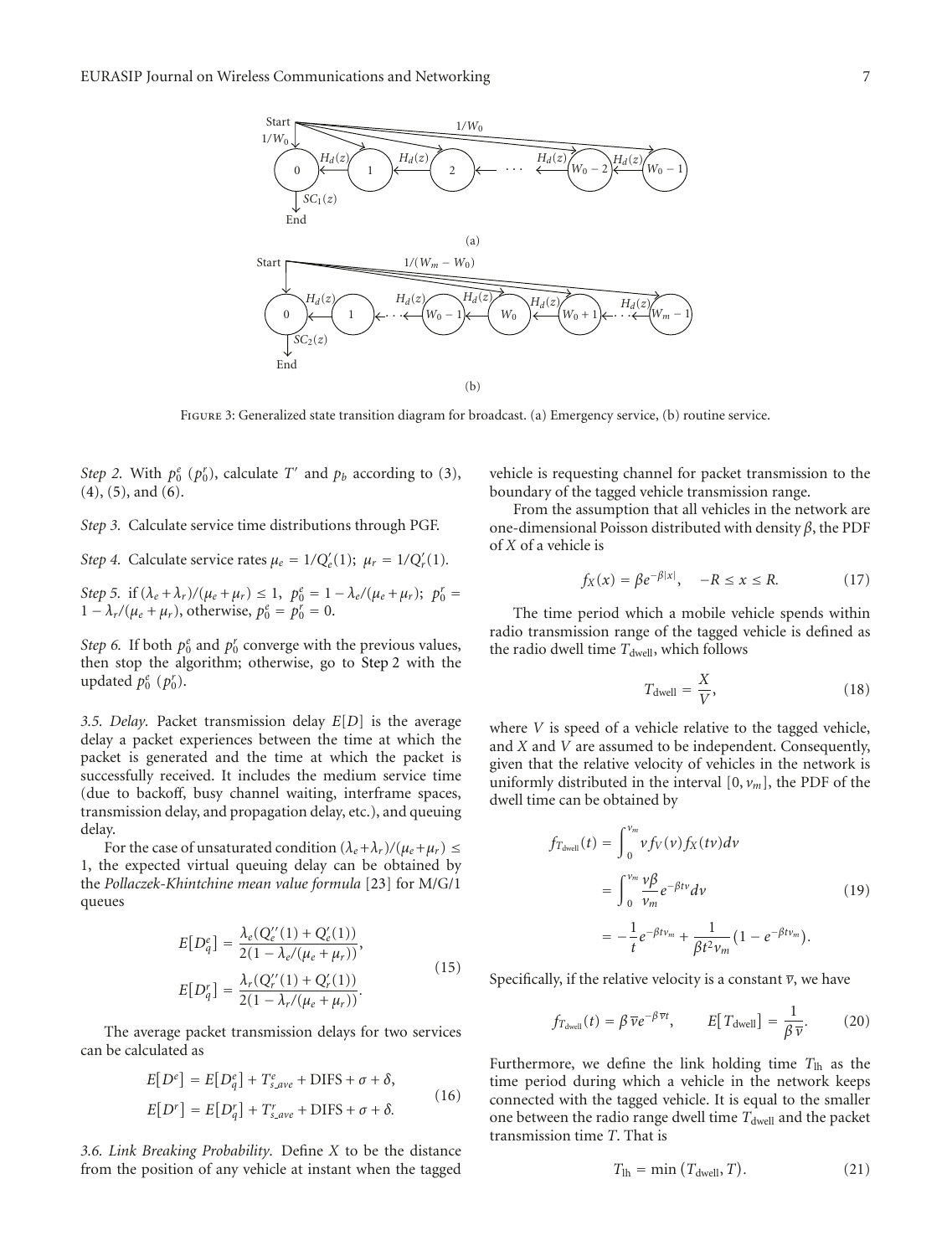Since the radio range dwell time and the virtual packet transmission time *T* are independent, we can get the PDF of the link holding time by

$$
f_{T_{\text{lh}}}(t) = f_{T_{\text{dwell}}}(t) [1 - F_T(t)] + f_T(t) [1 - F_{T_{\text{dwell}}}(t)],
$$
\n(22)

where  $F_T(t)$  is the cumulative distribution function (CDF) of the packet transmission time *T*, and  $F_{T_{\text{dwell}}}(t)$  is the CDF of the radio range dwell time  $T_{dwell}$ .

When the tagged vehicle is transmitting, the fact that some of receivers are moving out the tagged vehicle's transmission range makes the link break. The link breaking probability  $p_{\text{lb}}$  of a communication pair is the probability that the packet transmission time exceeds the radio range dwell time. Thus, we have

$$
p_{\text{lb}} = \Pr(T_{\text{dwell}} < T) = \int_0^\infty \int_t^\infty f_T(u) f_{T_{\text{dwell}}}(t) dt \, du. \tag{23}
$$

Knowing that *T* is a constant, we have

$$
p_{\rm lb} = \int_0^T f_{T_{\rm dwell}}(t) dt = 1 - e^{-\beta \bar{\nu} T}.
$$
 (24)

*3.7. Normalized Channel Throughput.* Define *S* as the normalized throughput, defined as the fraction of time the channel is used to successfully transmit payload bits. For DSRC V2V network, we analyze the throughput based on a single vehicle's standpoint, and then derived to the total network throughput by summing up individual vehicle's throughput. Also, the computation of nonsaturated throughput and the computation of saturated throughput are carried out separately. Besides, accounting for mobility of vehicles, the throughput decreases since mobile receivers cross the tagged vehicle's transmission range more often causing the network transmission failure. Thus, we have

$$
S = \frac{E[\text{payload information transmitted in a slot time}]}{E[\text{length of a slot time}]}
$$
  
= 
$$
\begin{cases} \frac{N_{\text{tr}} p_s E[P]}{(1 - p_b) \sigma + p_b T'}, & \rho = \frac{\lambda_e + \lambda_r}{\mu_e + \mu_r} \ge 1, \\ N_{\text{tr}}(\lambda_e + \lambda_r) E[P](1 - p_c), & \rho = \frac{\lambda_e + \lambda_r}{\mu_e + \mu_r} < 1. \end{cases}
$$
(25)

In (25), *E*[*P*] is replaced by *E*[*P* ], as the suggested enhancement is applied.

*3.8. Packet Reception Rate. Packet reception rate (PRR)* is defined as the ratio of the number of packets successfully received to the number of packets transmitted. So *PRR* can be interpreted as the probability that all vehicles within transmission range of the tagged vehicle receive the broadcast message successfully in a virtual slot.

*Impact of Hidden Terminal.* We observe that the ratio of receivers affected by the hidden terminals only depends on the position of the hidden node (referred to as hidden crucial node) that has the closest distance to the boundary of the

transmitter's sensing range among all transmitting nodes in the potential hidden terminal area. Denote *X* as a random variable that represents the distance from the hidden crucial node (see *A* in Figure 1) to the outer boundary of  $[0, R + l_{cs}]$ . Let  $R_s$  be the range in the potential hidden terminal area where no node transmits, such that

$$
R_s = [l_{cs}, R + l_{cs} - x].
$$
 (26)

Then the cumulative distribution function (CDF) for *X* is  $[13]$ 

$$
P(X \le x) = \sum_{k=0}^{\infty} [P(\text{none of } k \text{ nodes in } R_s \text{ transmits for } T_{\text{vuln}})],
$$
\n(27)

where  $T_{\text{vuln}} = 2(P + L_H)/R_d$  is the vulnerable period (normalized to the time slot) during which the tagged node's transmission is vulnerable to hidden terminal problem.

Equation (27) gives the probability that the closest interfering node (or hidden crucial node) in the potential hidden terminal area is at least  $(R + l_{cs} - x)$  away from the transmitter, that is, the probability that no nodes within *R<sup>s</sup>* transmit during the transmission from the tagged node. Since all nodes are exponentially distributed on a line, we have

$$
P(X \le x) = \left\{ \sum_{k=0}^{\infty} (1-\tau)^k \frac{(\beta(R-x))^k}{k!} e^{-\beta(R-x)} \right\}^{T_{\text{vuln}/((1-p_b)\sigma+p_b T)}}
$$
  
=  $e^{-((\beta T_{\text{vuln}}(R-x)\tau)/((1-p_b)\sigma+p_b T))} = e^{-C(R-x)},$  (28)

where  $C = \beta T_{\text{vuln}} \tau / ((1 - p_b)\sigma + p_bT)$ , and  $(1 - p_b)\sigma + p_bT$ is the length of a virtual slot [21]. It is easy to prove that *x* is equal to the range where nodes in [0,*R*] are affected by the hidden nodes in  $[l_{cs}, R + l_{cs}]$ . Thus, the expected number of failed nodes in [0, *R*] due to transmissions of the hidden nodes can be expressed as

$$
NF_h = \int_0^R \beta x P(x \le X \le x + dx)
$$
  
= 
$$
\int_0^R \beta C x e^{-C(R-x)} dx
$$
 (29)  
= 
$$
\beta \left(R - \frac{1}{C}\right) + \frac{\beta}{C} e^{-RC}.
$$

Therefore, the percentage of receivers that are free from collisions caused by hidden nodes is evaluated as

$$
PRR_h = \frac{2\beta R - 2NF_h}{2\beta R} = \frac{1}{RC}(1 - e^{-2RC}).
$$
 (30)

*Impact of Possible Concurrent Collisions.* In addition to collisions caused by the hidden nodes, transmissions from nodes which are  $r (r \leq R)$  away from the tagged node in the mean time when the tagged node transmits may also cause collisions. When the tagged node transmits in a slot time,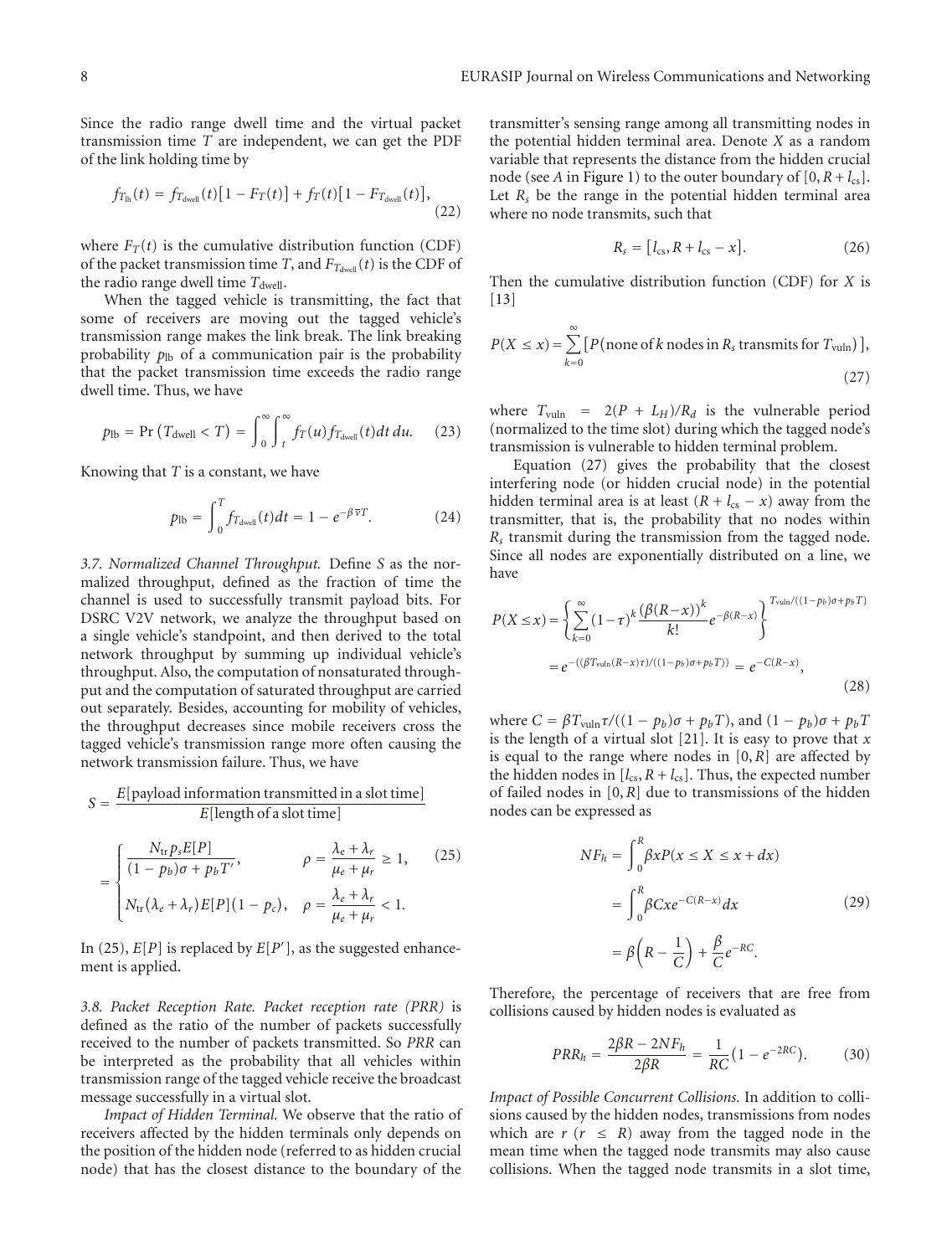collisions will take place if any node in the transmission range of the tagged node (i.e., node in [0, *R*]) transmits in the slot. As shown in Figure 1, any node transmitting in the righthand side of the tagged node (i.e., node in [0, *R*]) will result in the failure of all nodes in [0,*R*] receiving the broadcast packet. So the ratio of successful receiving nodes in the range [0, *R*] can be expressed as

$$
PRR_2 = \sum_{i=0}^{\infty} (1-\tau)^i \frac{(N_{\text{tr}}/2 - 1)^i}{i!} e^{-(N_{\text{tr}}/2 - 1)} = e^{-\beta R \tau}.
$$
 (31)

On the other hand, transmissions of any node in the lefthand side of the tagged node (i.e., node in [−*R*, 0]) will only result in the failure of partial nodes receiving the broadcast packet in [0, *R*]. Similar to the analysis of the hidden terminal impact, the ratio of successful receiving nodes due to any transmission in [−*R*, 0] depends on the position of the closest node transmitting in [−*R*, 0] to the tagged node. Denote *Y* as a random variable that represents the distance from the closest node transmitting in [−*R*, 0] (see *B* in Figure 1) to the outer boundary of range [−*R*, 0]. Let *R<sup>t</sup>* be the range in the left-hand side area where no station transmits such that

$$
R_t = [-R + y, 0].
$$
 (32)

Then the CDF for *Y* is

$$
P(Y \le y) = \sum_{k=0}^{\infty} [P(\text{none of } k \text{ nodes in } R_t \text{ transmits in a slot})].
$$
\n(33)

It gives the probability that the closest interfering node in  $[-R, 0]$  is at least  $(R - Y)$  away from the transmitter, that is, the probability that no nodes within  $R_t$  transmit in the mean time the tagged node starts to transmit. So we have

$$
P(Y \le y) = \sum_{k=0}^{\infty} (1 - \tau)^k \frac{(\beta (R - y))^k}{k!} e^{-\beta (R - y)}
$$
  
=  $e^{-\beta (R - y)\tau}$ . (34)

Thus, the expected number of failed nodes in [0,*R*] due to concurrent transmission of nodes in [−*R*, 0] can be expressed as

$$
NF_c = \int_0^R \beta y P(y \le Y \le y + dy)
$$
  
=  $\beta R - \frac{1}{\tau} + \frac{1}{\tau} e^{-\beta \tau R}$ . (35)

Therefore, the percentage of receivers in [0, *R*] that are free from collisions caused by concurrent transmissions of nodes in the range [−*R*, 0] can be evaluated

$$
PRR_3 = \frac{2\beta R - 2NF_c}{2\beta R} = \frac{1}{\beta R\tau} (1 - e^{-\beta R\tau}).
$$
 (36)

*Packet Reception Rate (PRR)*. *PRR* is defined as a percentage of nodes that successfully receives a packet from the tagged node given that all receivers are within transmission the range of the sender at the moment when the packet is sent

Table 2: Parameters for communications in DSRC.

| Parameter                   | Value                       |
|-----------------------------|-----------------------------|
| Modulation                  | BPSK, OPSK, 16-OAM, 64-OAM  |
| Coding rates                | 1/2, 2/3, 3/4               |
| OFDM symbol duration        | $8 \mu s$                   |
| Signal bandwidth            | 10 MHz                      |
| Channel data rate           | 6, 9, 12, 24, 36, 54 Mbit/s |
| DIFS for 802.11a            | $64 \mu s$                  |
| Slot time, $\sigma$         | $16 \mu s$                  |
| SIFS for 802.11a            | $32 \mu s$                  |
| Propagation delay, $\delta$ | $1 \mu s$                   |
| Preamble length             | $40 \mu s$                  |
| PLCP header length          | $8 \mu s$                   |
| CWMin                       | 15                          |

out [8]. From the above definition, *PRR* can be interpreted as the percentage of the mobile nodes in the tagged node's transmission range that receives the broadcasted message successfully in a virtual slot. Taking hidden terminal and possible packet collisions into account, we derive *PRR* for a single packet transmission or first packet in multiple packet transmissions as

$$
PRR = PRR_1 \cdot PRR_2 \cdot PRR_3 \cdot (1 - P_e) \cdot (1 - p_{lb})^{N_{tr}}
$$
  
= 
$$
\frac{e^{-\beta R\tau}}{2\beta R^2 C\tau} (1 - e^{-RC}) (1 - e^{-\beta R\tau}) (1 - P_e) (1 - p_{lb})^{N_{tr}}.
$$
  
(37)

*PRR* expression (37) is divided into five parts (1) all nodes will receive the transmitting packet from the tagged node if no nodes within the transmission range of the tagged node transmit at the time instant when the tagged node starts to transmit; (2) only part of nodes will receive the transmitting packet as there is at least one node in the transmission range of the tagged node transmitting in a virtual slot; (3) some nodes in [−*R*, *R*] may fail to receive the broadcast packet if any nodes in the two potential hidden terminal areas (see Figure 1) transmit during the vulnerable period *T*<sub>vuln</sub>; (4) some nodes in [−*R*, *R*] may fail to receive the broadcast packet if any transmission error occurs during the packet transmission; (5) some nodes in [−*R*, *R*] may fail to receive the broadcast packet if the nodes move out of the transmission range during the transmission period.

Notice that *PRR* is a very important reliability measure, which evaluates how all vehicles within the transmission range of the tagged transmitting vehicle receive the broadcast safety-related message. Since two levels of safety services share a common control channel, their one-hop theoretical *PRRs* should be identical.

*PRR<sup>e</sup>* for the suggested repetition protocol is a probability that at least one out of  $N_r$  packets is delivered successfully. Since there is no possible current packet collision after the first transmission, *PRRs* after the first packet transmission in the proposed enhancement are

$$
PRR_m = PRR_1 \cdot PRR_3 \cdot (1 - P_e) (1 - p_{lb})^{N_{tr}}.
$$
 (38)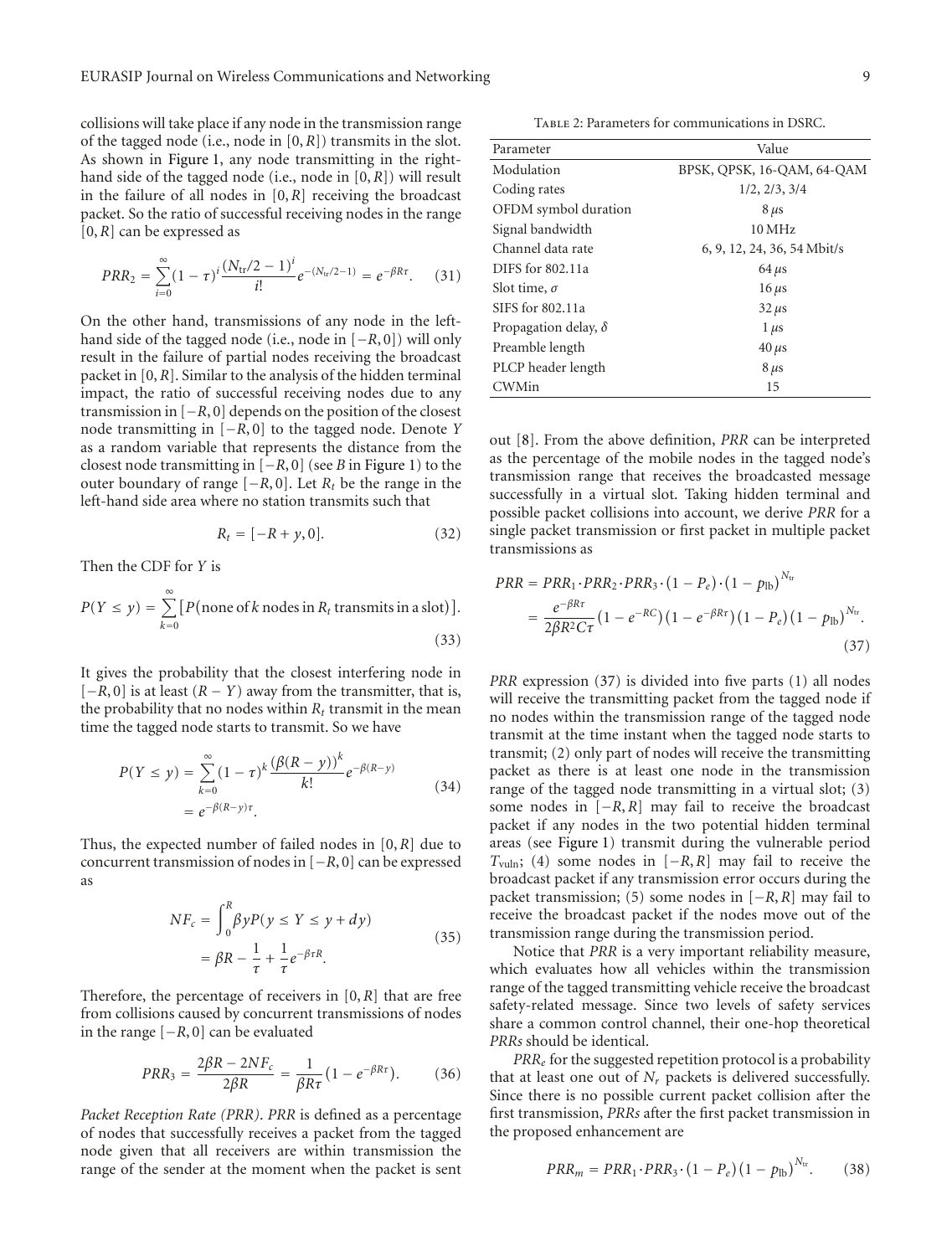

Figure 4: Packet delivery delay of DSRC broadcast with parameters  $R = 500$  miles,  $W_0 = 15$ ,  $W_m = 63$ ,  $E[P] = 200$  bytes,  $p_{\text{ber}} =$ 10−<sup>4</sup> , *λe* = 1 pck/s, *λr* = 10 pck/s.

Combining (38) with (37), we derive the *PRR* for the suggested enhancement as

$$
PRR_e = 1 - (1 - PRR)(1 - PRR_m)^{N_r - 1}.
$$
 (39)

#### **4. Model Validation and Numerical Results**

In this section, given a specific DSRC environment, performance of IEEE 802.11a for DSRC and performance of the proposed enhancement are derived and compared. We consider a two-lane high freeway system where all vehicles are exponentially distributed. Each vehicle moves on the road with average velocity 60 miles per hour in two directions. The average relative speed of two vehicles is 120 miles per hour. Each vehicle on the road is equipped with DSRC wireless ad hoc network capability with communication parameters shown in Table 2. The control channel is exclusively used for safety-related broadcast communication. Transmission range of each vehicle is 500 miles. The impact of hidden terminal, high mobility, message length and message arrival rate, variable date rate, and carrier sensing range in IEEE 802.11a is all embodied in the numerical computations and the simulations.

*4.1. Model Validation.* In order to validate the proposed analytic model, we write our own event-driven simulation program in MATLAB. Our simulation is conducted under



Figure 5: Channel throughput of DSRC broadcast with parameters  $W_0 = 15$ ,  $W_m = 63$ ,  $E[P] = 200$  bytes,  $p_{\text{ber}} = 10^{-4}$ ,  $\lambda_e = 1$  pck/s,  $\lambda_r = 10 \text{ pc}$ k/s.



Figure 6: Packet reception rates of DSRC broadcast with parameters  $R = 500$  miles,  $W_0 = 15$ ,  $W_m = 63$ ,  $E[P] = 200$  bytes,  $p_{\text{ber}} = 10^{-4}, \ \lambda_e = 1 \text{ pck/s}, \lambda_r = 10 \text{ pck/s}.$ 

a highway DSRC environment within road length of 5000 miles. The simulation program includes main physical (except modulation, demodulation, and coding) and MAC behavior of IEEE 802.11 broadcast ad hoc communication with DSRC parameters. The program adopts assumptions that both vehicles on the road and packet generation interval are exponentially distributed. According to the results from [24], intervehicle spacing in a network that is disconnected due to low traffic volume can be characterized by exponential distribution. With distributed asynchronous channel access and limited transmission range and carrier sensing range, the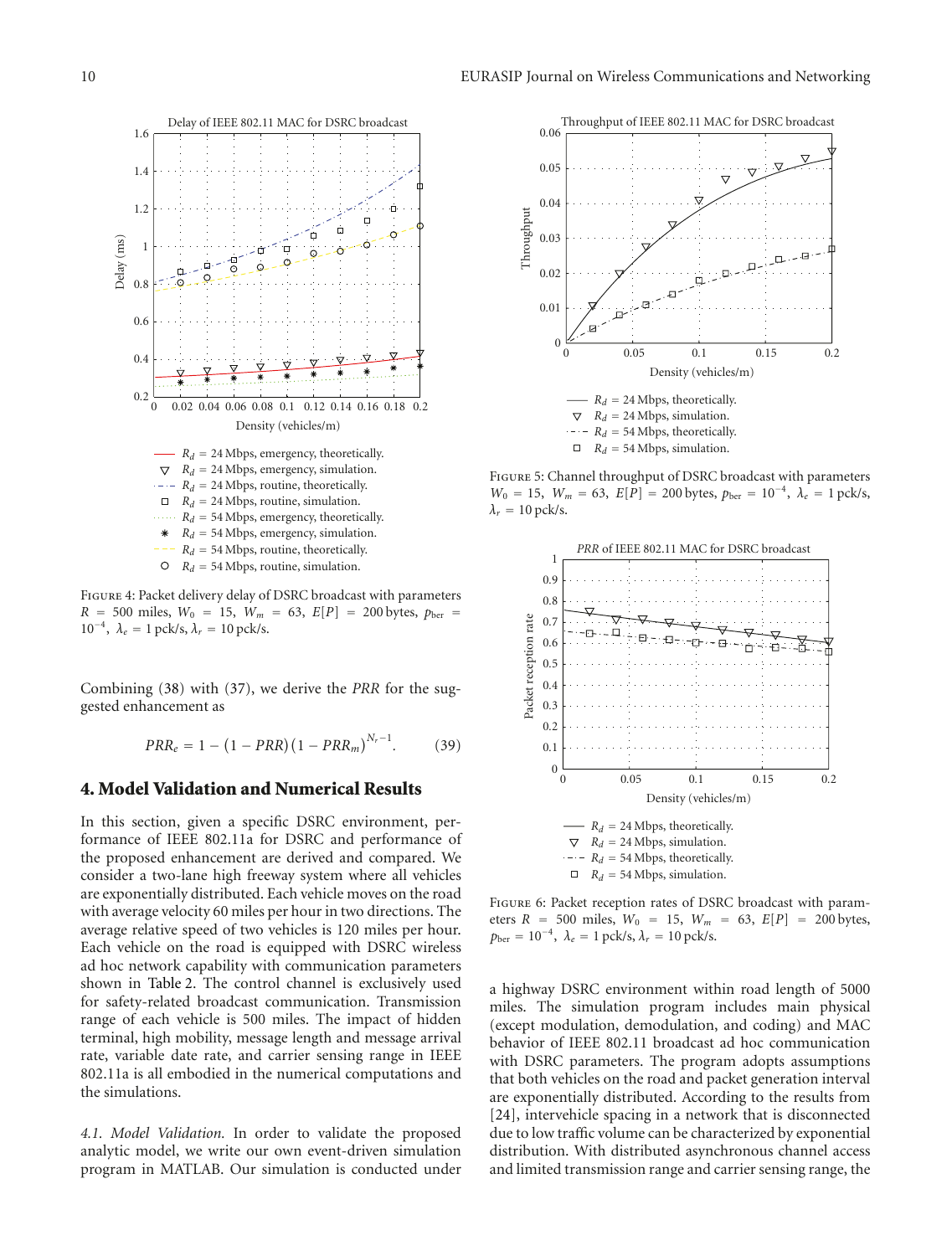

Figure 7: Packet delivery delay of DSRC broadcast with parameters  $R = 500$  miles,  $R_d = 24$  Mbps,  $W_0 = 15$ ,  $W_m = 63$ ,  $E[P] =$ 200 bytes,  $p_{\text{ber}} = 10^{-4}$ ,  $\lambda_r = 10 \text{ pck/s}$ .



Figure 8: Packet reception rates of DSRC broadcast with parameters  $R = 500$  miles,  $R_d = 24$  Mbps,  $W_0 = 15$ ,  $W_m = 63$ ,  $E[P] =$ 200 bytes,  $p_{\text{ber}} = 10^{-4}$ ,  $\lambda_r = 10 \text{ pck/s}$ .

consecutive freeze effect in IEEE 802.11 DCF, asynchronous time scale, and the hidden terminal problem are naturally reflected in the simulation process. The time resolution of the simulation program is exactly the minimum time unit  $(1 \mu s)$ specified in IEEE 802.11 standard. Each simulation round lasts 1200 seconds.



Figure 9: Delay of DSRC emergent preemptive broadcast with parameters  $R = 500$  miles,  $R_d = 24$  Mbps,  $W_0 = 256$ ,  $E[P] =$ 200 bytes,  $p_{\text{ber}} = 10^{-4}$ .



Figure 10: *PRRs* of DSRC emergent preemptive broadcast with parameters  $R = 500$  miles,  $R_d = 24$  Mbps,  $W_0 = 256$ ,  $E[P] =$ 200 bytes,  $p_{\text{ber}} = 10^{-4}$ .

Figures 4, 5, and 6 depict the channel throughput, the one-hop packet delivery delay, and one-hop packet reception rates, respectively, over the density of vehicles on the road with varied data rates and packet arrival rates. As we see from these figures, analytical results (lines) practically coincide with the simulation counterparts (symbols). The differences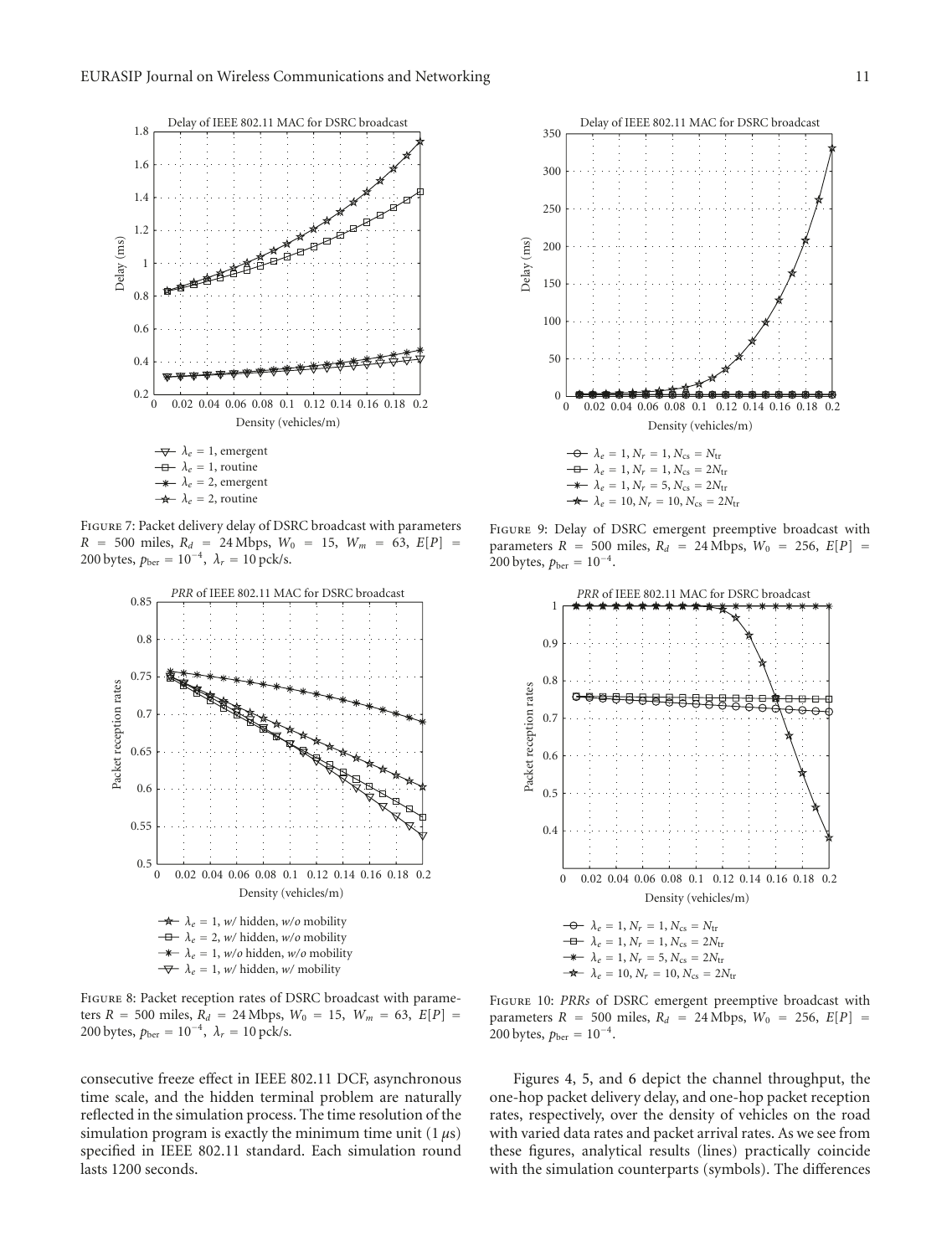between simulation results and theoretic results when offered traffic is heavy are mainly due to limited road range in the simulation, limited precision of numerical differentiations in the theoretic computations, and possible asynchronous slots among vehicles in the ad hoc network.

Comparing the obtained reliability and performance under typical DSRC environment with requirements set for safety-related ad hoc communication network, we can see that it is no problem for packet delivery delay for emergency safety service (*<*1.2 milliseconds) to meet the requirement (500 milliseconds); it is even not a problem for routine safety service to reach its 5 hops away destination (2.5 kilometers) within 5  $\times$  2 milliseconds = 10 milliseconds. However, the obtained packet reception rates (*<*0.8) fail to meet reliability requirement (1 − 0*.*01 = 0*.*99) for DSRC safety critical messaging.

*4.2. Observations and Discussions.* From Figure 4–6, it is observed that increasing data rate (from 24 Mbps to 54 Mbps) helps significantly improve the delay. However, increasing data rate reduces the channel throughput under unsaturated channel condition. Data rate changes have minor effect on packet reception rate. As the road traffic is getting heavier (*<*0.2 vehicles/mile), transmission delays and packet reception rates are getting worse, but channel throughputs are increased accordingly because the channel is still unsaturated.

As seen in Figures 4 and 7, As a result of two-level priority scheme with different backoff window sizes, the packet delivery delays of the event-driven message are much shorter than that of periodic routine message (e.g., in Figure 4, when traffic density is 0.1,  $E[D_r] > 1$  millisecond;  $E[D_e] = 0.35$ millisecond). From Figure 7, we also observe that increasing message generation rates in each vehicle prolongs packet delivery time significantly.

Figure 8 shows how hidden terminal problem and mobility of vehicle affect *PRRs* of the DSRC broadcast communication. We observe that the hidden terminal problem degrades *PRRs* significantly. On the other hand, curves without accounting for mobility and that with taking mobility into account are almost overlapped, indicating higher mobility of vehicles does not significantly affect *PRRs*. Since the ad hoc broadcast network we consider here for safety application adopts short message, high date rate, and onehop direct message sending, the link breaking probability due to mobility of vehicles is very small during a packet transmission period.

*4.3. Impact of Enhancement.* Figures 9 and 10 show the impact of enhancement strategies suggested in Section 2 on reliability and performance of the DSRC safety message broadcast networks (in Figures 9 and 10, the curves with  $N_r = 1$ ,  $N_{cs} = N_{tr}$  reflect, resp., delay and *PRR* without the enhancement). As observed from Figure 10, the *PRRs* for emergency safety messages reach to 0.998 even with high traffic load as the preemptive broadcast with 5 packet repetitions and bigger backoff window size (256) is applied, indicating that it is possible to enhance packet reception

rate to a certain level that meets the safety requirement for reliability (*PRRs*  $\geq$  0.99) as preemptive priority is given to emergency messages, and some system parameters are carefully chosen.

As shown in Figure 9, although the enhancement brings longer packet delivery delay, the maximum delay introduced  $(E[D]_{\text{max}}$  = 350 milliseconds) is still much less than the required message lifetime 500 milliseconds. Increasing the number of message repetitions  $N_r$  and carrier sensing range (*N*cs) helps improve reliability of safety message transmission. But as emergency traffic is getting higher ( $\lambda_e = 10$  pck/s in Figure 10), excessive repetitions may make the *PRRs* worse instead (see the curve with  $N_r = 10$ ). The reason for the observation is that increasing *N<sup>r</sup>* actually increases time period on which a transmitting vehicle occupies the channel, thus bringing more chances of collisions and interference. It is noticed that optimal selection of  $N_r$  depends on network environment, network parameters, and vehicle traffic on the road.

#### **5. Conclusions**

In this paper, we investigate reliability and performance of DSRC ad hoc V2V communication networks with two levels of safety-related services analytically and by simulation. Several important performance indices for broadcast such as channel throughput, packet reception rates, and packet delivery delay are derived from the proposed analytical model taking IEEE 802.11 backoff counter process, fading channel, hidden terminal, nonsaturation traffic, mobility, and so forth, into account. Numerical results reveal characteristics of the DSRC communication system for safety application. From the analysis of DSRC safety services on highway, we observe that (1) under typical DSRC environment, IEEE 802.11a is able to meet the safety message delay requirement, but is not able to guarantee high reliability because of possible transmission collision and harsh channel fading; (2) hidden terminal problem in broadcast is more severe than that in unicast; (3) high mobility of vehicles has minor impact on the reliability and performance of the direct single hop broadcast network with high data rate; (4) with direct broadcast and preemptive emergent message transmission, it is possible to meet both performance requirement and reliability requirement simultaneously through adjusting backoff window size, appropriate number of packet repetitions, and enough range of carrier sensing.

Our future research work will focus on development and analysis of new effective and robust MAC protocols toward 802.11p, which includes adaptively adjusted network parameters in terms of current traffic load and network situation for optimized performance and reliability.

#### **References**

- [1] J. Zhu and S. Roy, "MAC for dedicated short range communications in intelligent transport system," *IEEE Communications Magazine*, vol. 41, no. 12, pp. 60–67, 2003.
- [2] "Federal Communications Commission. FCC 03-324. FCC Report and Order," February 2004.